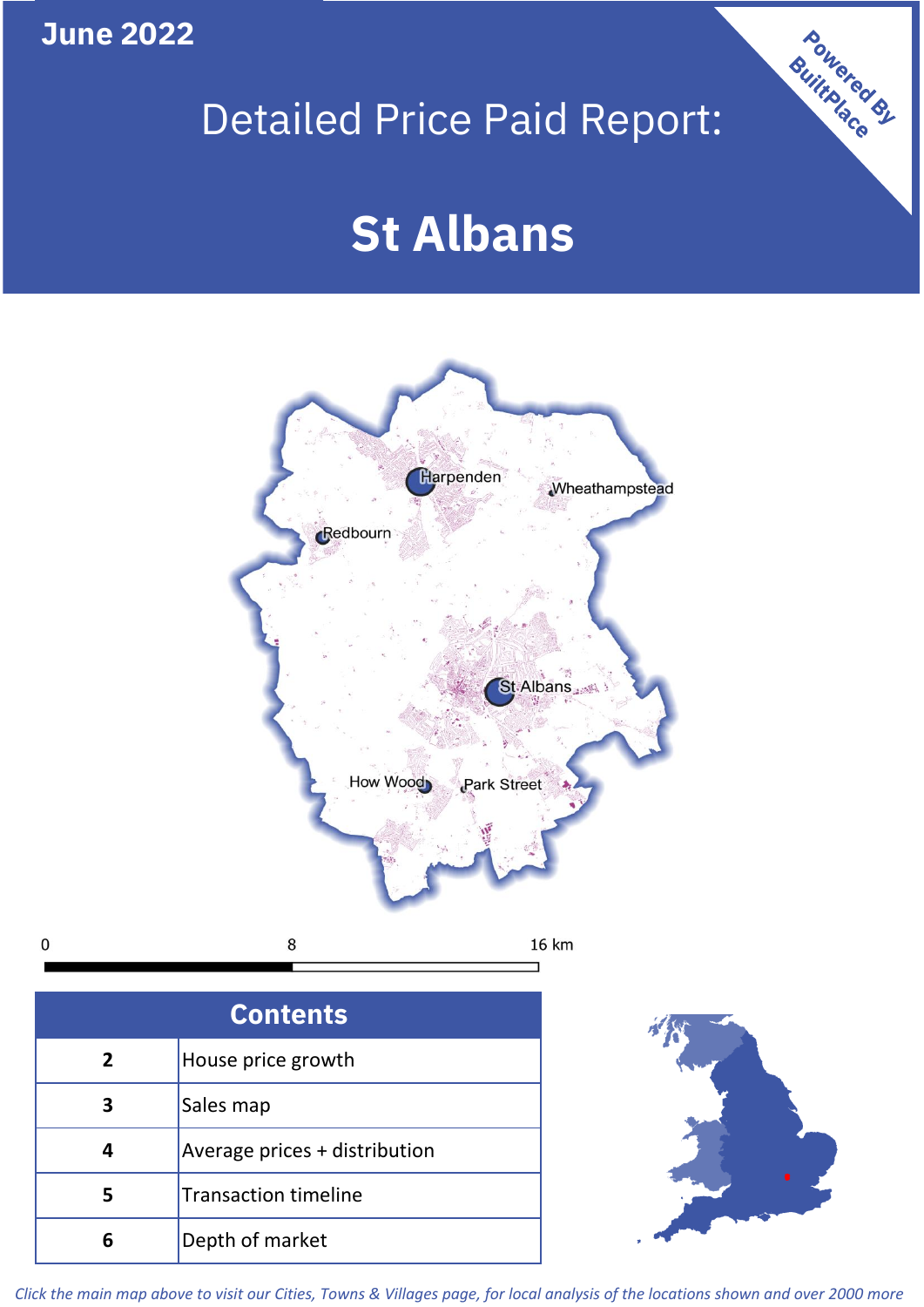### **Headline Data**

|                     | <b>Current level</b> | 3 month  | <b>Annual</b> | 5 year | 10 year |
|---------------------|----------------------|----------|---------------|--------|---------|
| <b>House prices</b> | £597,527             | 3.6%     | 9.6%          | 12.9%  | 72.5%   |
| <b>Transactions</b> | 2,428                | $-13.4%$ | 14.4%         | 1.7%   | 3.5%    |

## **House Price Growth (April 2022 data)**

#### *Annual Change in House Prices*



House prices in St Albans grew by 9.6% in the 12 months to April 2022 (based on 3-month smoothed data). By comparison national house prices grew by 10.7% and prices in the East of England grew by 11.6% over the same period.

St Albans house prices are now 74.6% above their previous peak in 2007, compared to +64.9% for the East of England and +52.9% across England.



#### *Year-To-Date Change in House Prices, December to April*

Local prices have grown by 3.6% in 2022 so far, compared to growth of 2.8% over the same period last year.

#### *Source: OS OpenData; UK House Price Index (Contains HM Land Registry data © Crown copyright)*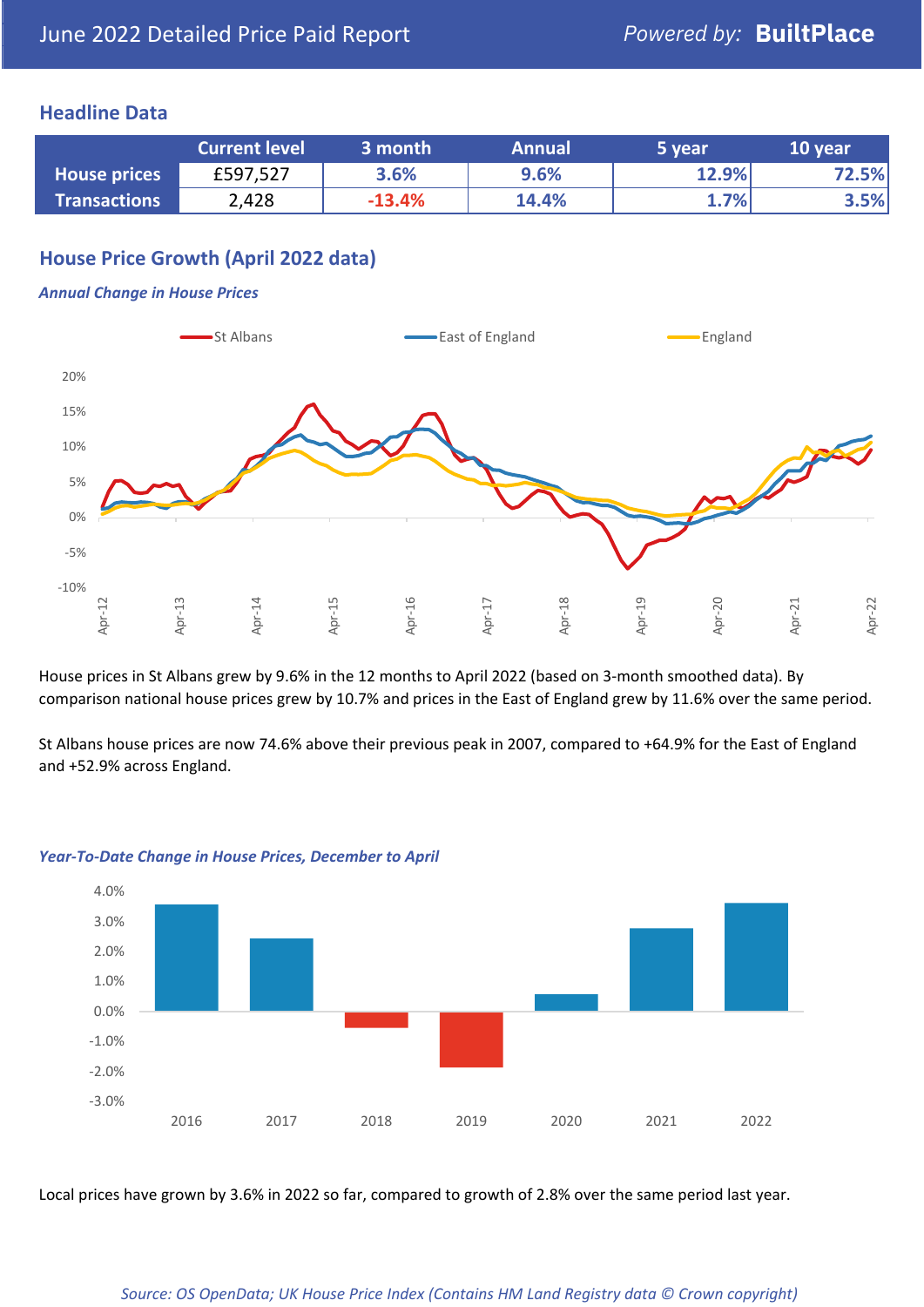## **House Price Map**

#### *12 months to April 2022*



*Each point is one postcode, coloured by the average value relative to all sales in this local authority (price bands are LA-specific quintiles).*

## **Map Key**

| Min      | <b>Max</b> |              |
|----------|------------|--------------|
| Up to    | £371,000   | 1st quintile |
| £371,000 | £508,000   | 2nd quintile |
| £508,000 | £666,000   | 3rd quintile |
| £666,000 | £878,000   | 4th quintile |
| £878,000 | and over   | 5th quintile |
|          |            |              |

*Source: OS OpenData; UK House Price Index (Contains HM Land Registry data © Crown copyright)*

0% Up to £371,000 *1st quintile / lowest 20%*

5th quintile / highest 20%

2nd quintile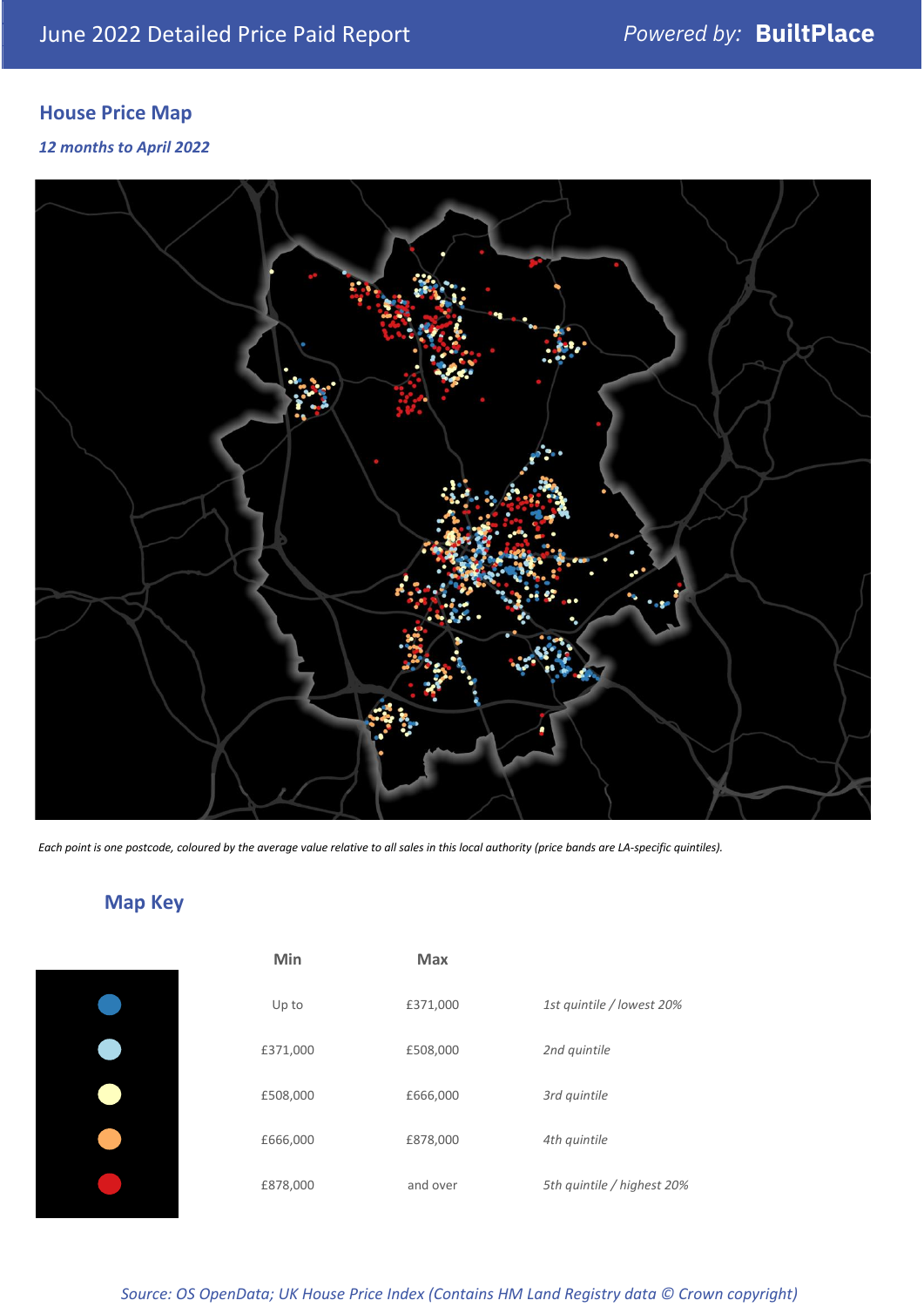## **Average House Price by Property Type**

#### *12 months to April 2022*



|                 | <b>New</b> | <b>Second hand</b> |  |
|-----------------|------------|--------------------|--|
| <b>Flat</b>     | £844,308   | £342,985           |  |
| <b>Terraced</b> | £666,000   | £564,681           |  |
| Semi-detached   | £726,500   | £753,724           |  |
| <b>Detached</b> | £773,556   | £1,141,107         |  |

## **House Price Distribution by Year**

*All properties, by price band and calendar year (2020 = year to date)*

|                    | 1997 | 2002 | 2007 | 2012 | 2017 | 2019 | 2020 |
|--------------------|------|------|------|------|------|------|------|
| <b>Under £100k</b> | 45%  | 5%   | 0%   | 0%   | 0%   | 0%   | 0%   |
| £100-200k          | 42%  | 39%  | 15%  | 12%  | 2%   | 2%   | 3%   |
| E200-300k          | 10%  | 31%  | 32%  | 25%  | 11%  | 8%   | 7%   |
| £300-400k          | 2%   | 13%  | 21%  | 20%  | 16%  | 13%  | 10%  |
| £400-500k          | 1%   | 6%   | 14%  | 15%  | 19%  | 16%  | 16%  |
| £500k-1m           | 0%   | 6%   | 15%  | 22%  | 43%  | 48%  | 48%  |
| £1-2m              | 0%   | 0%   | 2%   | 4%   | 8%   | 11%  | 13%  |
| <b>Over £2m</b>    | 0%   | 0%   | 0%   | 0%   | 1%   | 2%   | 2%   |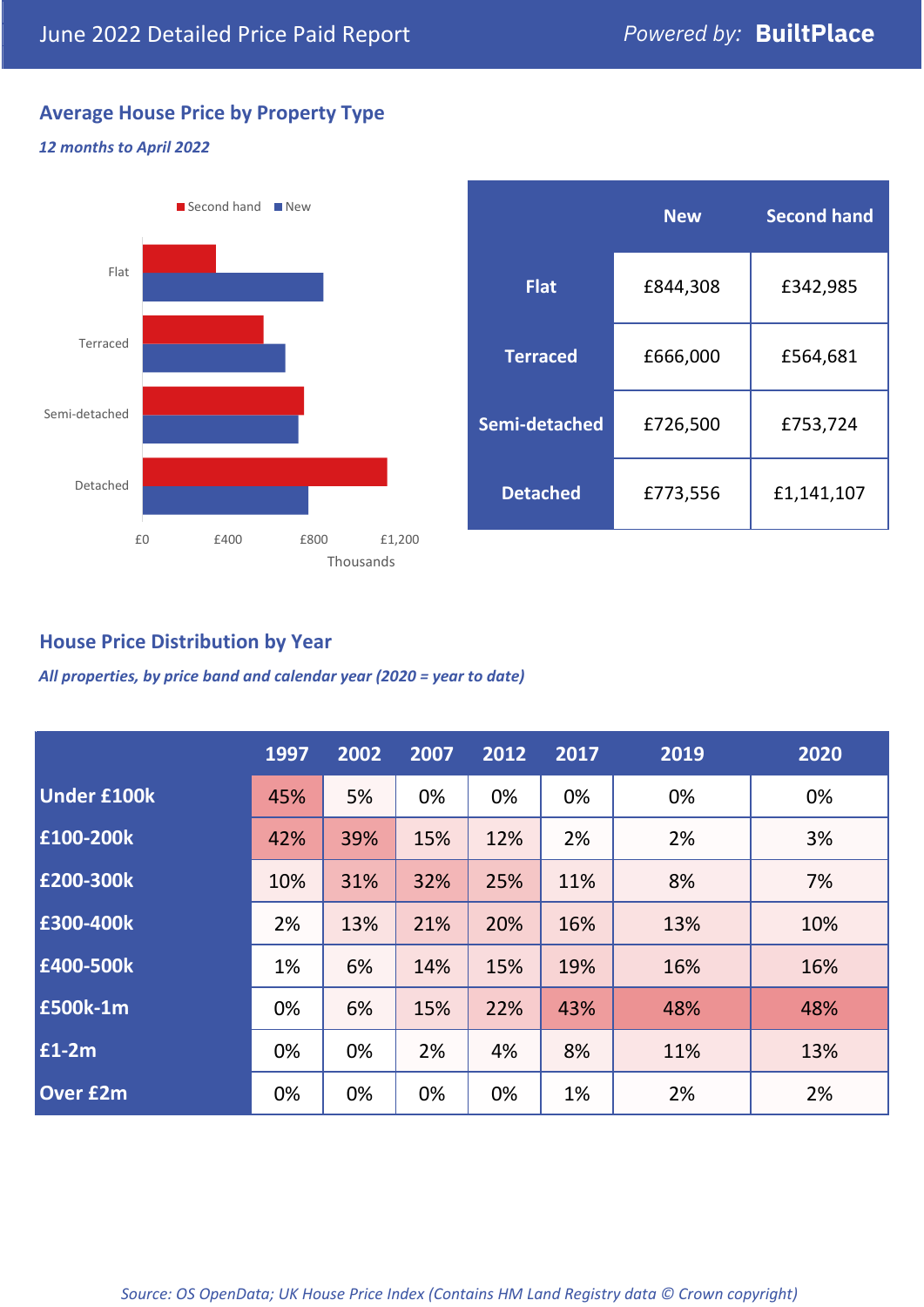## **Transactions (February 2022 data)**

*Annual Transactions, Indexed (2001-05 average = 100)*



There were 2,428 transactions in St Albans during the 12 months to February 2022. This is 75% of the average from 2001- 05 and suggests activity is below pre-downturn levels.

Transactions in St Albans have fallen by 14.4% since 2014, compared to changes of -11.5% for East of England and -7.7% for England.



#### *Cash and New Build Sales as % of Total, by Year*

*Note: The data on this page EXCLUDES transactions identified as transfers under a power of sale/repossessions, buy-to-lets (where they can be identified by a mortgage), and transfers to non-private individuals - i.e. it comprises only Land Registry 'A' data.*